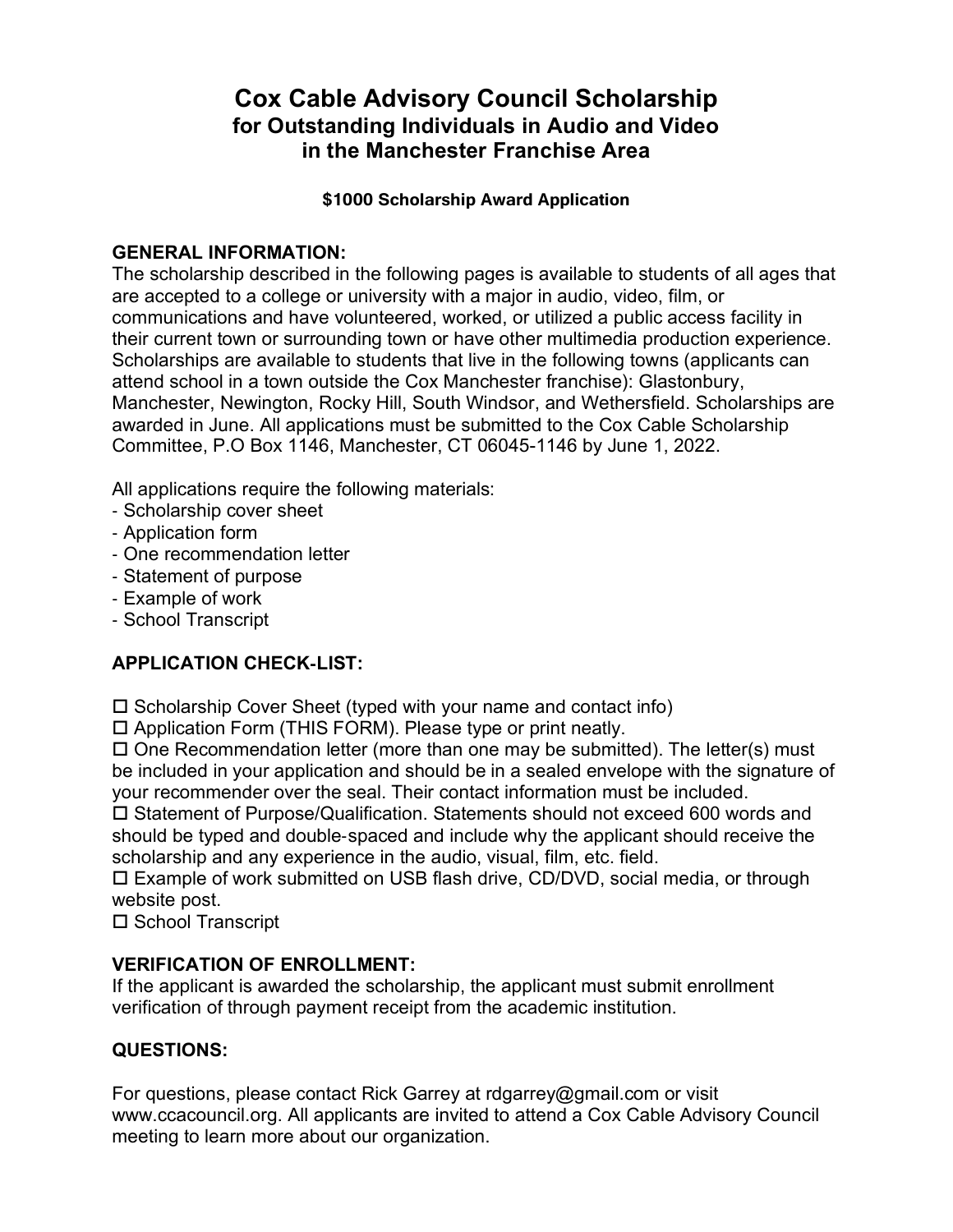# **APPLICATION FORM** Due on June 1st, 2022

Print or Type Clearly:

|                                      | PERSONAL INFORMATION                                              |  |
|--------------------------------------|-------------------------------------------------------------------|--|
|                                      | Name<br>Address<br><b>Phone Number</b><br>E-Mail<br>School & Town |  |
| List Honors, Awards, and Activities: |                                                                   |  |
|                                      |                                                                   |  |
| <b>Extracurricular Activities:</b>   |                                                                   |  |
|                                      |                                                                   |  |
| <b>Awards or Honors:</b>             |                                                                   |  |
|                                      |                                                                   |  |
|                                      | Organization Memberships, including any leadership roles:         |  |
|                                      |                                                                   |  |